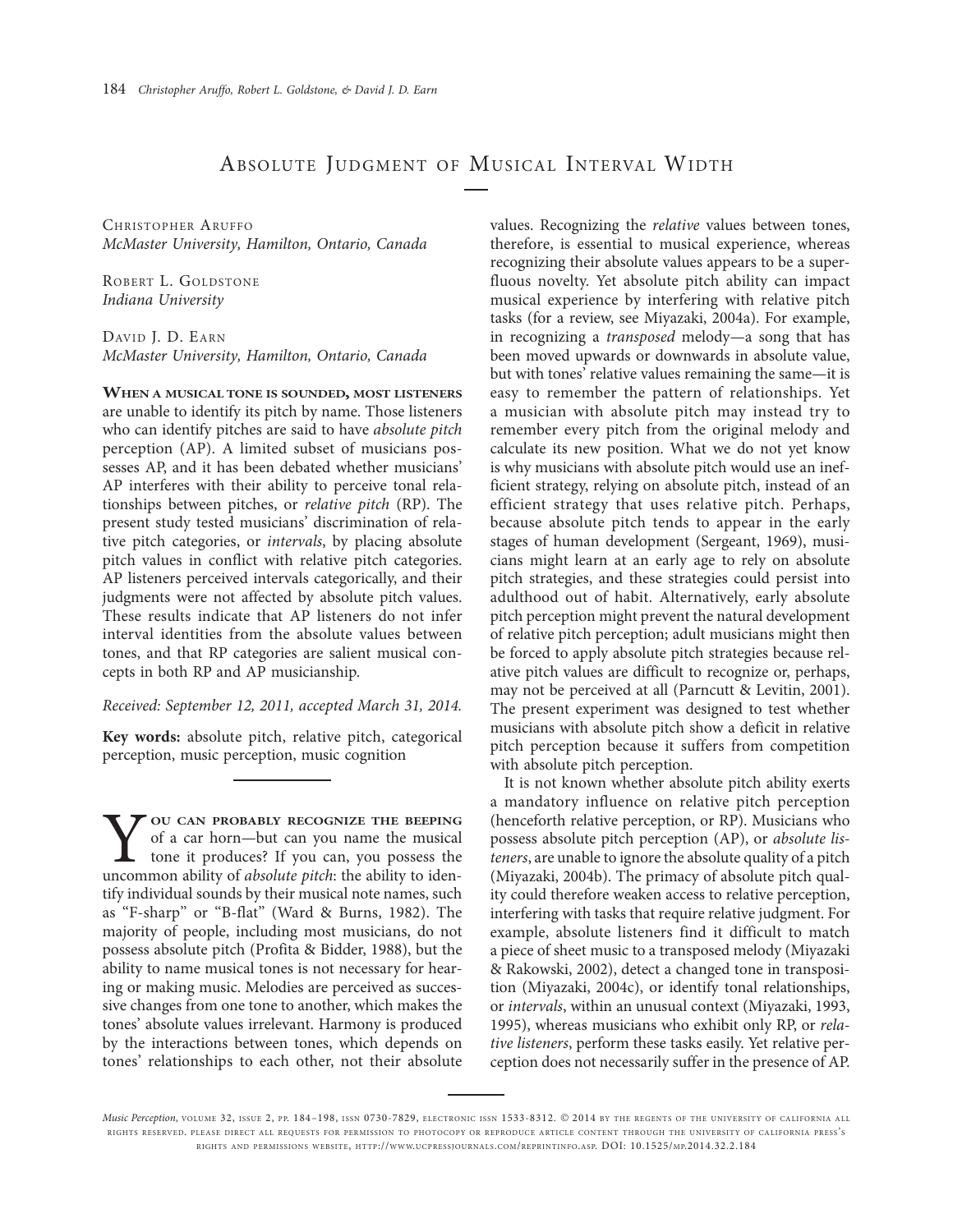In fact, in tasks that do not require absolute judgment, absolute listeners have shown excellent performance, such as transcribing musical dictation (Dooley & Deutsch, 2010) or identifying intervals in various musical keys and contexts (Dooley & Deutsch, 2011). However, while these tasks did not require AP, they were also not in conflict with AP, because the musical pitches whose relationships were to be identified did conform to standard absolute pitch values. When RP and AP present conflicting information, the ability to make relative judgments may be inversely related to the ability to make absolute judgments (Benguerel & Westdal, 1991). In other words, it is not certain whether absolute listeners' relative judgments represent their actual perception of relative musical qualities or, instead, represent logical inferences derived from absolute qualities.

# CATEGORICAL PERCEPTION

Absolute and relative perception may be disambiguated by testing categorical perception (CP) of musical intervals. CP is a phenomenon in which a continuum is perceived to be divided into discrete categories. CP was originally observed in linguistics as an explanation for the acoustic variability of phonemes (Liberman, Harris, Hoffman, & Griffith, 1957). That is, speakers differ widely in their physical production of speech, but a listener perceives only a limited inventory of meaningful sounds. As stimuli proceed along a physical continuum, each stimulus is identified with the same label until a category boundary is reached, at which point perception shifts relatively abruptly to the next category. Discrimination of small differences improve as a stimulus moves toward a categorical boundary, because people can use category identity to help them make the discrimination (Goldstone & Hendrickson, 2010). Given that stimuli on opposite sides of a category boundary possess distinct categorical identities, it is easiest to discriminate differences that cross category boundaries. Thus a categorical boundary may be recognized, along a physical continuum, by a peak in discrimination accuracy occurring at the same location as an abrupt change in identification (Studdert-Kennedy, Liberman, Harris, & Cooper, 1970).

Categories for pitches and intervals are defined along the continuum of sound frequency. On this continuum, the ''width'' between any two points is perceived logarithmically such that, for example, values of 220 and 440 Hz are perceived to be the same "distance apart" as 440 and 880 Hz. Units of scale are derived from a special distance, the octave. An octave is defined by any two frequencies that form a ratio of two to one (e.g., 220 and 440 Hz). On octave may be divided into twelve equal widths to produce twelve semitones. A semitone may be

further divided into 100 equal widths, or cents. Pitch categories and interval categories each differ by one semitone in width. Each category is defined by a median value (or prototype) and extends 50 cents in either direction, and category members above or below the prototype are referred to as sharp or flat, respectively. A pitch category prototype is defined as a single specific absolute frequency (e.g.,  $A = 440$  Hz), whereas interval prototypes are widths defined as the multiples of 100 cents between two frequencies (e.g., octave  $= 1,200$  cents). Interval and pitch categories may therefore be placed in conflict by selecting intervals in which frequencies do not conform to the standard absolute pitch values of the Western musical scale.

Absolute listeners' internal representations of pitch categories may not necessarily conform precisely to the standard absolute pitch values of the Western musical scale (Burns & Campbell, 1994). Nonetheless, standard values for absolute pitches were established in 1955, with "concert pitch" as  $A = 440$  Hz (Mendel, 1978), so modern listeners have substantial experience with these standards, and a majority of absolute listeners will accurately identify mistuned musical sounds according to these standard pitch categories (Miyazaki, 1988). Moreover, all participants were recruited for the present experiment from the Jacobs School of Music at Indiana University, and therefore shared these standards in performance and practice. Standard absolute pitch values were therefore presented in this design.

Trained musicians exhibit categorical perception for musical sounds. Absolute listeners demonstrate CP for pitch (Harris & Siegel, 1975; Rakowski, 1993) and relative listeners demonstrate CP for intervals (Burns & Ward, 1978). However, these same results show that relative listeners do not demonstrate CP for pitch, and that untrained listeners do not demonstrate CP for either pitches or intervals. Because music production and perception is interval based, it may be expected that continued musical practice would strengthen a musician's representation of interval categories, and this is the case for relative listeners (Howard, Rosen, & Broad, 1992). However, to the extent that absolute listeners rely on AP to perceive melody and harmony, their representations of interval categories would remain weak—not only would absolute listeners' experience with intervals remain inferential and indirect, but their ongoing practice would serve to strengthen CP for pitches instead. Prior to the present investigation, absolute listeners have not been tested for interval CP. A test of CP for intervals, featuring nonstandard pitch frequencies, should determine whether AP musicianship is or is not independent of relative perception.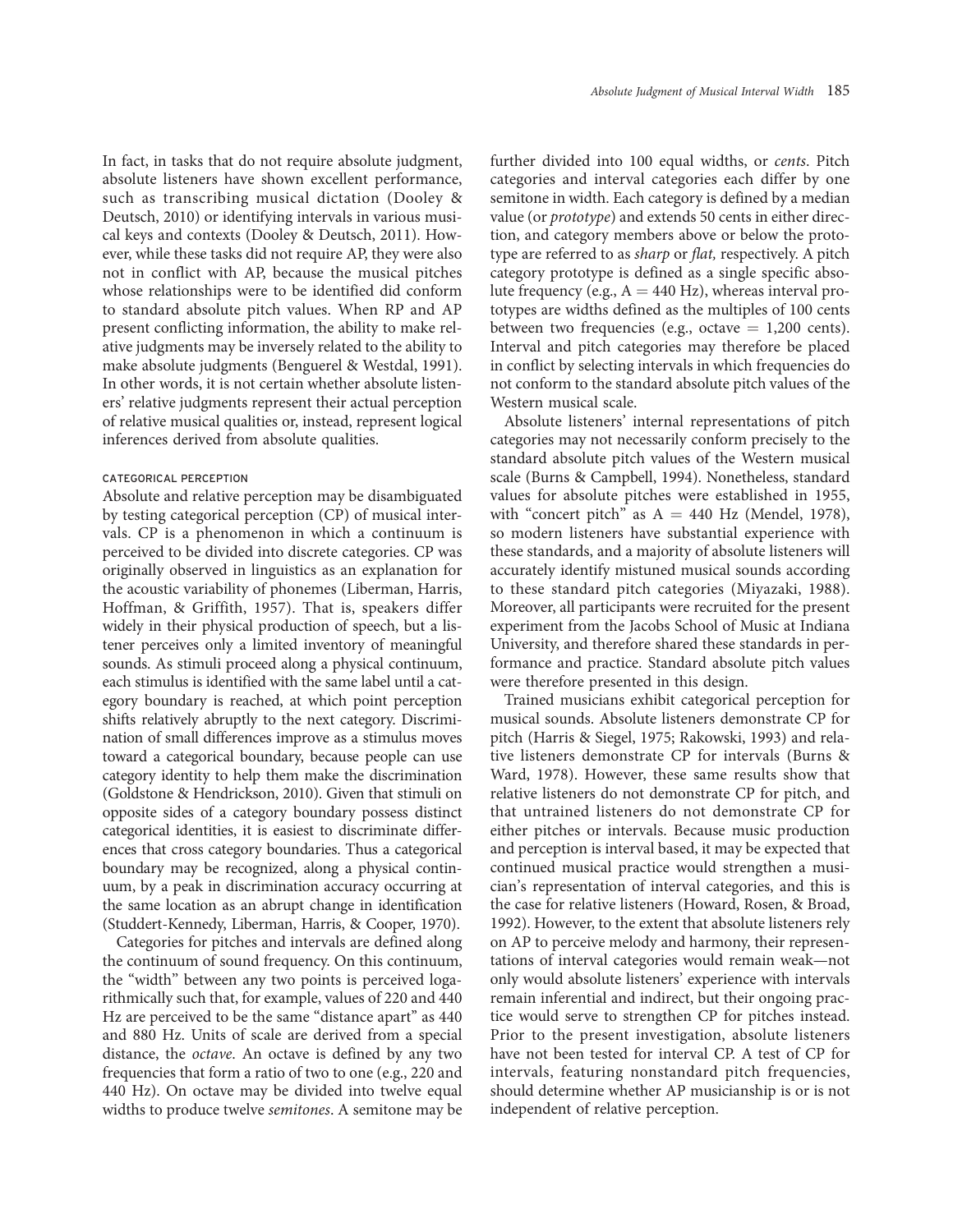## PROTOTYPE EFFECTS

The present design could be subject to prototype effects, independently of listeners' absolute or relative perception. A prototype represents a strong exemplar of a particular category and may therefore cause a ''magnet'' or an "anchor" effect. A *magnet* prototype assimilates its neighboring stimuli, making small deviations difficult to perceptually discriminate from the prototype. As stimuli move away from a magnet prototype, small differences are easier to discriminate, because they assimilate less strongly (Iverson & Kuhl, 1995). By contrast, an anchor prototype is a value so clearly fixed in longterm memory that small deviations from it are easily detected. As stimuli move away from an anchor prototype, small differences become more difficult to detect, because comparisons to the prototype become more difficult (Braida, 1984). A musical prototype, defined as the mathematical center of a pitch or interval category, may produce either a magnet or anchor effect.

Pitch and interval prototypes may behave as anchors, magnets, or neither. A musical prototype can assimilate an area of approximately 25 cents in either direction (Vurma & Ross, 2006), i.e., musically trained listeners may perceive all stimuli within 25 cents of a prototype to be identical (Perlman & Krumhansl, 1996; Siegel & Siegel, 1977a). Alternatively, a prototype may show enhanced discrimination in its immediate vicinity compared to the same area surrounding a non-prototype (Acker, Pastore, & Hall, 1995; McFadden & Callaway, 1999). Neither of these effects must necessarily occur, even among trained listeners (Schellenberg, 2002); however, it may be that with increasing musical experience, a prototype gradually changes from magnet to anchor, as detecting fine mistunings becomes more important to professional performance (Barrett, 1999). A magnet effect would assimilate stimuli to the prototype, reducing discrimination accuracy, whereas an anchor effect would show greatest accuracy near the prototype. The possibility of observing either effect may be accommodated here by testing discrimination within 25 cents of a prototype.

#### EXPERIMENTAL DESIGN

Our experimental design follows a two-alternative forced-choice paradigm for testing CP discrimination. Each trial presented a standard stimulus X followed by two comparison stimuli A and B. Participants then indicated which of A or B was identical to X. Scores were measured as the percentage of accurate judgments made.

Participants were separated into four groups by labeling ability for pitches and intervals. Labeling ability was



FIGURE 1. The stimulus range tested for interval discrimination.

used as a between-groups determinant because labeling skill is strongly correlated with CP for intervals (Siegel & Siegel, 1977b) as well as pitches (Miyazaki, 1993). Following Miyazaki (1993), we implemented thresholds of 90% and 40% pitch labeling accuracy to classify participants as absolute listeners (AL) or partial-absolute listeners (PL), respectively. This distinction arises from the fact that absolute identification can be accomplished by strategies other than direct judgment of absolute value (Stewart, Brown, & Chater, 2005). For example, absolute pitch values can be accurately inferred from kinesthetic feeling (Bachem, 1937) or association to a familiar tone (Brady, 1970; Cuddy, 1968, 1970), making it possible to identify pitches significantly above chance level without actually "possessing AP" (Bermudez & Zatorre, 2009). We adopted the 90% threshold because musicians whose labeling skill is less accurate than 90% show weaker evidence of CP for pitches (Miyazaki, 1993), and we wanted to test participants with strong CP.

Stimuli were selected to test CP of interval categories. Discrimination was tested within a range of widths from 300 to 500 cents (Figure 1), which encompassed three common interval prototypes: 300 cents, or ''minor third"  $(m3)$ ; 400 cents, or "major third"  $(M3)$ ; and 500 cents, or ''perfect fourth'' (P4). Because the just noticeable difference for interval width is 16 cents (Burns, 1999), the range was divided into 12 segments of equal width, with each segment  $16\frac{2}{3}$  cents wide. It was not necessary to make the task unusually difficult, because both AL and RL demonstrate equivalent skill at discriminating musical sounds within a category (Fujisaki & Kashino, 2002). Dividing the range into 12 segments provided discrimination within three different categories at three different distances from their prototypes: near, middle, and far. If listeners possessed CP for interval categories, discriminations should become easier, and accuracy should increase, as stimuli moved away from the prototype and toward the boundary.

The intervals featured in the present design are those featured in the most common standard of Western musical systems, known as ''equal tempered'' intervals. In an equal-tempered system, intervals are devised by dividing a 1200-cent interval, or octave, into 12 logarithmically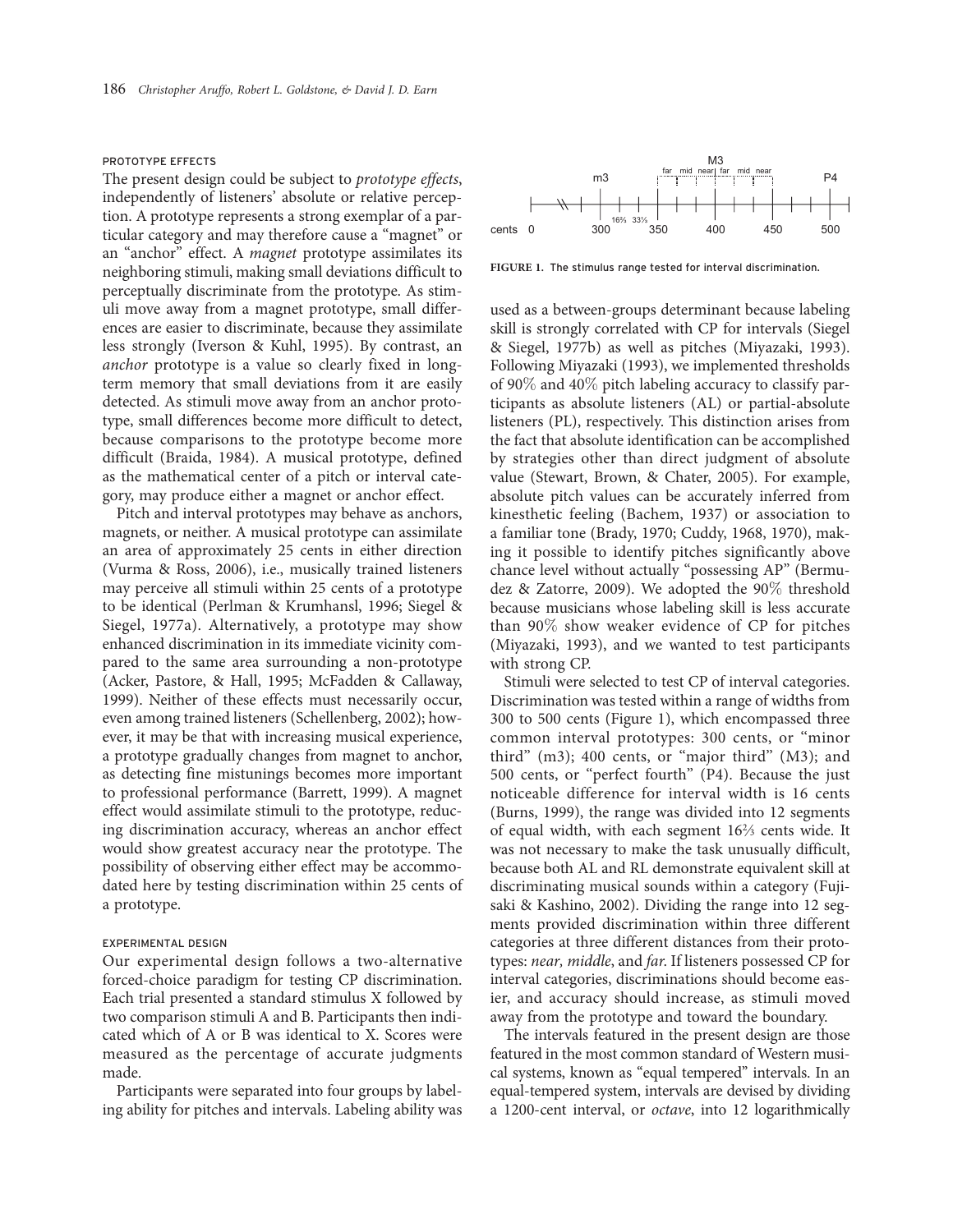equal segments. Although musicians may deviate from this standard in performance (Mason, 1960), listeners with significant exposure to the equal-tempered scale will judge equal-tempered intervals as ''preferable'' to other standards (Ward & Martin, 1961), suggesting that for our listening task, equally tempered intervals will present the most salient categories.

Stimuli were designed to test categorical discrimination of interval width. Each stimulus was an ascending trichord with a variable middle tone. A trichord is a musical structure of three tones, in which the lowestand highest-frequency tones are separated by a 700-cent interval, or *perfect fifth*, and a third "middle" tone is located between the other two. Interval comparisons were generated by varying the middle tone, because a trichord's middle tone is the most salient to its identity (Acker & Pastore, 1996). Trichords were used, rather than two-tone intervals, because trichords have been explicitly observed to function as categorical prototypes, exhibiting either magnet or anchor effects depending on the manner of their presentation and a listener's level of musical experience (Barrett, 1999). The top tone of a trichord also forms an interval with its middle tone, providing more sensory information and musical context to a listener than would a two-tone interval. Even so, a trichord is defined relative to its bottom tone, or "root" tone. Thus a trichord whose root and middle tones form a 300-cent interval, or minor third, is perceived as a minor-third chord, despite the fact that the middle and top tones form a 400-cent interval, or major third. Our design and analysis therefore also defined each trichord based on the interval formed by its bottom and middle tones. A trichord is "ascending" when its tones are played sequentially from lowest to highest, "descending" when its tones are played from highest to lowest, and ''harmonic'' when the tones are sounded simultaneously. Ascending trichords were used because ascending intervals are easiest to identify versus descending or harmonic (Samplaski, 2005), providing the greatest opportunity for categorization. Harmonic intervals were also rejected because harmonic intervals can draw attention away from tonal relationships (Zatorre & Halpern, 1979), and because harmonic intervals create beating—an audible phenomenon that occurs when harmonic tones interact. When beats are present, they can make discrimination difficult for sensitive listeners (Vos, 1982) and overpower fine differences (McFadden & Callaway, 1999); alternatively, some listeners can use beats instead of width to judge interval identity (Hall & Hess, 1984). Ascending intervals were therefore selected as the most likely to promote comparison of musical interval sounds.

The range of tested stimuli allowed a balanced comparison among interval categories, although different interval categories may not be equally salient. Certain intervals are privileged in musical experience and may be better learned, leading to a stronger categorical representation. That is, an interval may be more or less "stable," depending on how smoothly or roughly its component pitches harmonize with each other, and stable intervals enjoy a privileged status in music perception (Krumhansl & Keil, 1982). Stable intervals are sounded more frequently than unstable intervals, and tend to appear in more prominent positions, such as the beginning or end of a melody, making them more easily recognized and learned. Of the intervals featured in the present design, a perfect fourth is considered stable; a major third is also stable, but less so than a perfect fourth; and a minor third is considered less stable than a major third. If interval stability corresponds to category strength, then discrimination performance may be different among these categories. Additionally, within the range of stimuli tested in the present experiment, half of the stimuli were flat relative to their category, and half were sharp. Therefore the overall range tested included two sharp areas and two flat areas, and musically trained listeners are more able to judge small differences between flat intervals than sharp ones (Schellenberg, 2002). Therefore, although three named intervals were tested, the present design featured four recognizably different categories: minor third sharp, major third *flat*, major third *sharp*, and perfect fourth flat.

Conflict between AP and RP categories was introduced by shifting stimulus frequencies upward by 25 cents (an "eighth tone"). In standard musical performance, an interval is formed by two pitches located at their standard (prototypical) absolute frequency values. Shifting the pitches' absolute frequency values upwards introduces a conflict between the interval category, as indicated by the width between pitches, and the pitch categories, as indicated by the absolute pitch frequencies (Figure 2). Frequencies that are near to an interval prototype become far from a pitch prototype, and vice versa. If listeners find pitch categories more salient than interval categories, then their discrimination accuracy will be different for shifted intervals than unshifted because the distances from the pitch prototype will be different.

"Incorrect" absolute pitches do not prevent absolute listeners from correctly identifying intervals (Benguerel & Westdal, 1991), but can slow their judgment (Miyazaki, 1992), possibly due to a ''Stroop-like'' effect (Miyazaki, 2004b) in which a pitch frequency automatically activates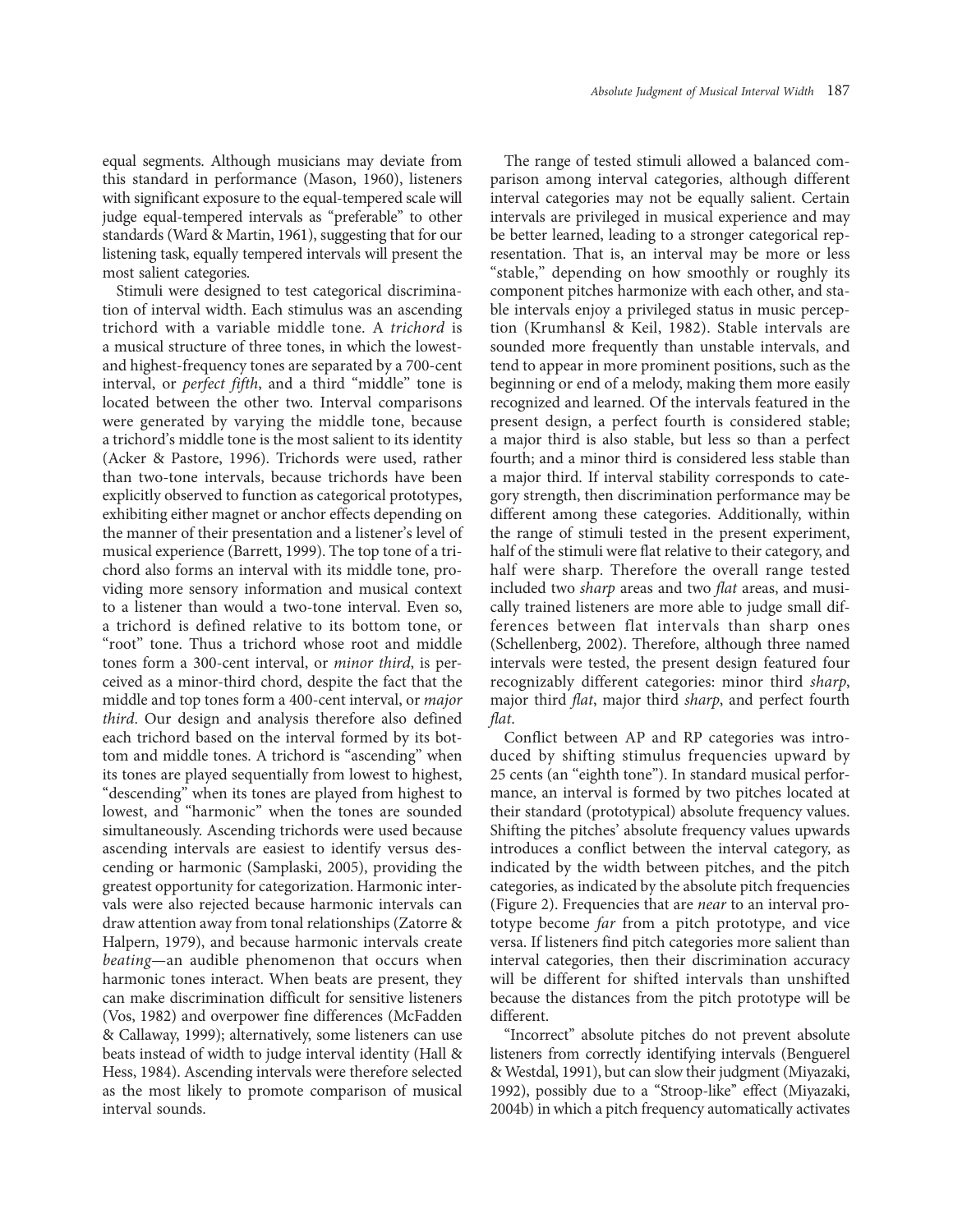

FIGURE 2. Intervals were shifted by 25 cents in half the trials, causing a conflict between interval and pitch categories.

its categorical label, thus interfering with other labeling tasks (Arao, Itoh, Suwazono, Nakada, & Miyazaki, 2002). However, pitch labeling interference may be restricted principally to musicians trained in Asianstyle ''fixed-do'' traditions rather than Western-style "movable-do" (Hseih & Saberi, 2008), and interference appears to decrease with increasing musical skill (Ikeda, 2010); therefore, we do not expect that absolute listeners in the current experiment will find it difficult to identify intervals when stimuli are shifted. Rather, because of the conflict introduced by shifting, a discrimination task should indicate whether pitch or interval categories are the more salient.

A third possibility was that listeners might remember the middle tone's fundamental frequency, ignoring ascending interval sounds and disregarding pitch classes, to make a direct comparison of one frequency to another. The present design accommodated this possibility. If listeners did make direct comparisons between absolute vibratory frequencies, without regard to interval or pitch class, those listeners would be unaffected by any aspect of the present design. That is, such listeners would demonstrate no categorical perception for intervals, and no effect of pitch conflict, showing instead consistent performance across all stimuli. If listeners were unaffected by the present design, this would be interpreted as a demonstration of absolute judgment being made preferentially to relative perception.

# ADDITIONAL FACTORS

Additional considerations of music perception guided our design. For one, absolute listeners may demonstrate an advantage for identifying intervals whose bottom tone is C (Miyazaki, 1995). This advantage may also be attributable to "fixed-do" tradition, which inculcates C-major as a privileged tonality (Gregersen, Kowalsky, & Li, 2007; Miyazaki & Ogawa, 2006). This potential advantage was controlled by varying the bottom tone for each trial among eight different pitches, a manipulation that has no effect on relative listeners (Siegel & Siegel 1977a). If absolute listeners are more capable of identifying intervals whose bottom tone is an accurately tuned C, this advantage would be applicable only in a minority of all trials. Two other features of our design—ascending intervals and order of presentation—were more likely to have an overall effect, so these features were controlled by incorporating the factors upon which they could potentially exert an influence.

Ascending intervals may distort interval widths to make them seem wider, a phenomenon referred to as ''perceptual enlargement'' (Hartmann, 1993; Russo & Thompson, 2005). If perceptual enlargement occurred here, it would cause categorical boundaries to shift upwards, distorting the interval widths perceived around each boundary. This is controlled in our design by the width of the overall range tested. Enlargement is proportional to interval width (Rakowski, 1976; Vurma & Ross, 2006), so our range features three different intervals (m3, M3, P4). If enlargement distorted categorical boundaries, judgment accuracy would be different for each interval at far distances. Furthermore, within the range tested, stimuli are at different heights relative to their category; half the stimuli are situated below a prototype (*flat*) and half are above (*sharp*). Enlargement would cause flat sounds to seem nearer a prototype and sharp sounds to seem further, making judgment of *far* distances different between flat and sharp conditions. If enlargement were to occur in the current design, it would manifest as differences in performance at far distances for each interval. If enlargement did not occur, no such differences would be observed.

Stimulus order of presentation is likely to influence perception. When a stimulus moves away from a prototype, the difference is easier to detect than an equivalent change in the opposite direction. This asymmetry occurs in multiple domains (Bharucha & Pryor, 1986; Hanley & Roberson, 2011) and has been observed for musical intervals (Schellenberg & Trehub, 1994). In musical terms, a prototype musical sound is considered "well-tuned," and moving away from a prototype represents a change from better tuning to worse tuning. In the present (XAB) design, discrimination is expected to be less accurate when the standard (X) is worse tuned (Schellenberg, 2002), because the change from X to A presents movement toward a prototype. Although the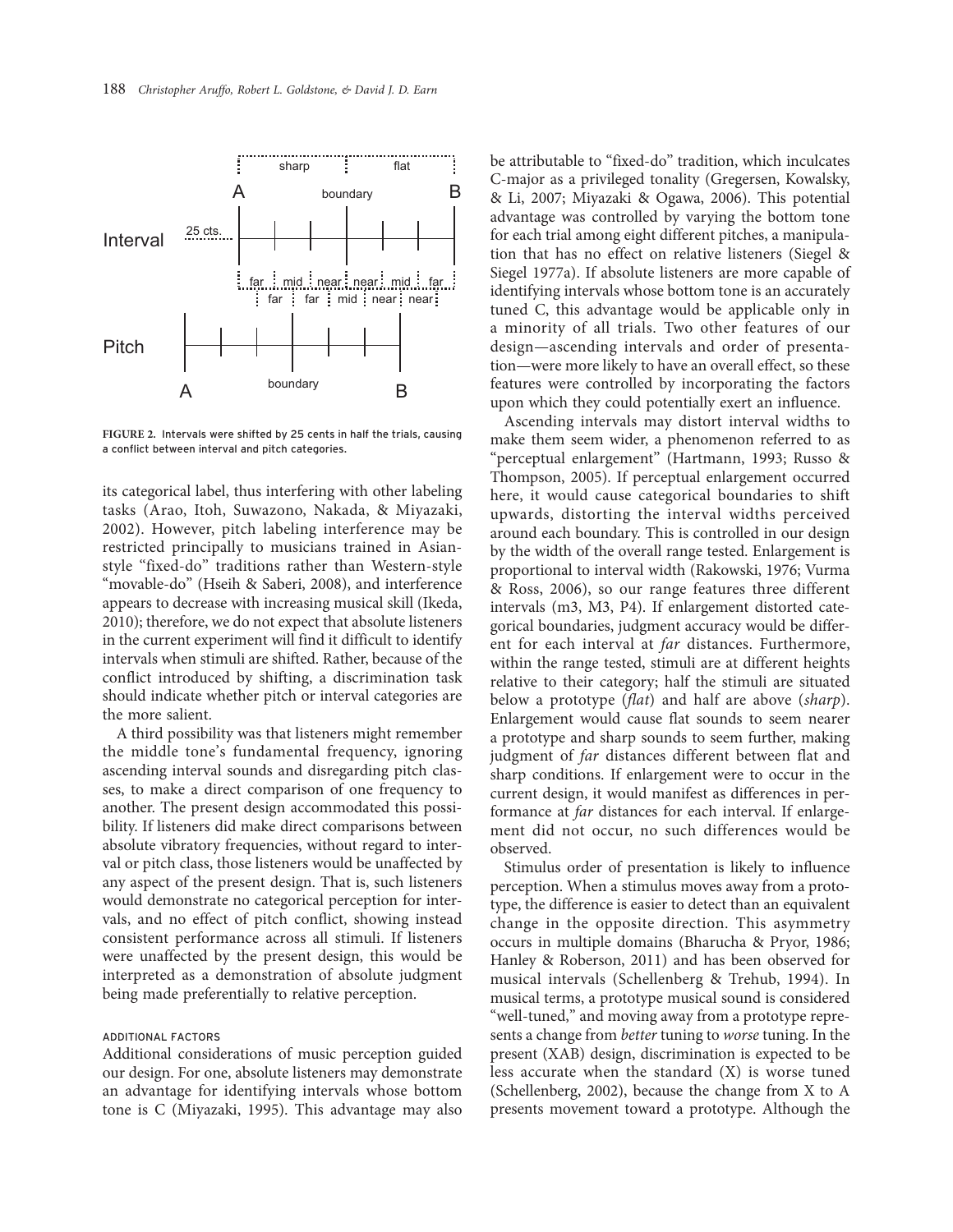| Design           | Factor                                  | Levels                                                                                                                          | Measure                                                                                                                                        |
|------------------|-----------------------------------------|---------------------------------------------------------------------------------------------------------------------------------|------------------------------------------------------------------------------------------------------------------------------------------------|
| Within-subjects  | Distance<br>Interval<br>Shift<br>Tuning | near, middle, far<br>m <sub>3</sub> , M <sub>3f</sub> , M <sub>3s</sub> , P <sub>4</sub><br>unshifted, shifted<br>better, worse | Distance from interval prototype<br>Interval category label<br>Stimuli shifted upward 25 cents<br>Standard closer to or further from prototype |
| Between-subjects | Group                                   | AL, RL, NL, PL                                                                                                                  | Labeling accuracy                                                                                                                              |

TABLE 1. Independent Variables Featured In Experimental Design and Used as ANOVA Factors.

subsequent change from A to B would present a movement away from the prototype, and be easier to detect, detecting that change would serve to reinforce the mistaken judgment that X and A had been identical. Research with infants shows that asymmetry for musical tuning is innate, not learned (Schellenberg & Trehub, 1996); therefore asymmetry may exert an influence on all participants regardless of musical ability.

Participants could become fatigued. The procedure was expected to take approximately three hours, in a single session, and the repetitive task could induce fatigue. To help mitigate this possibility, participants were allowed to take breaks. Additionally, results were analyzed to determine whether participants were subject to fatigue.

The current design included a total of five factors (see Table 1). Factor one, distance, represented different regions of each interval category relative to a prototype: near included the prototype; middle was equidistant from prototype and category boundary; far included the category boundary. Factor two, interval, indicated the three featured categories of m3, M3-flat, M3-sharp, and P4. Factor three, shift, designated whether stimuli frequencies were *unshifted* and thus congruent with pitch categories, or shifted and in conflict. Factor four, tuning, acknowledges a natural asymmetry in discrimination for standards that are better or worse tuned. Factor five is the between-groups factor, group, organized by labeling ability into AL, RL, PL, and NL. Our predictions were made with respect to these factors.

# PREDICTIONS

Most important to CP is distance. CP for intervals would be indicated by better discrimination at far distances compared to both middle and near. Shift creates a conflict between AP and RP categories, such that middle judgments for intervals are far judgments for pitch (see Figure 2). If listeners are influenced by absolute pitch categories when discriminating musical intervals, performance for shifted stimuli would instead be best at middle distance and decline at far. The greatest accuracy would be predicted at the middle distance in sharp

areas—which, when shifted, is within-category for interval but cross-category for pitch. If intervals are not influenced by pitch categories, then shifting pitch values would have no effect.

If a prototype effect were observed, it would be seen at the near distance. Because a prototype can assimilate stimuli within a 25-cent range in either direction, and *near* comparisons are made here at a distance of  $16\frac{2}{3}$ cents from the prototype, these stimuli could be assimilated by the prototype; a magnet effect would therefore result in the lowest level of discrimination accuracy for near comparisons. An anchor effect, by contrast, would show the highest level of discrimination accuracy for near comparisons.

Our primary interest was to identify differences observed among groups. Non-labelers were not expected to show CP for either intervals or pitches, and their performance should therefore control for any effects of natural perception. Relative listeners should show the influence of music training on interval discrimination. Any differences observed between these groups and absolute labelers should, therefore, demonstrate whether AP exhibits an independent influence on relative perception of intervals.

## Method

## PARTICIPANTS

Forty-one participants, age 16-39 ( $M = 22.14$ ), were recruited with flyers placed in the Indiana University Jacobs School of Music and around campus. Participant groups included absolute listeners (AL), partial absolute listeners (PL) relative listeners (RL), and non-labelers (NL). Fourteen participants self-identified as AL, 13 as RL, and 14 as nonmusicians. All participants were paid \$50 for their participation.

To classify participant groups, participants named musical tones and intervals. Participants were asked to name the pitch class of 24 tones from C3 (130.81 Hz) to B4 (493.88 Hz), randomly ordered. Participants were then asked to name 24 intervals, comprising two instances each of the 12 musical intervals from minor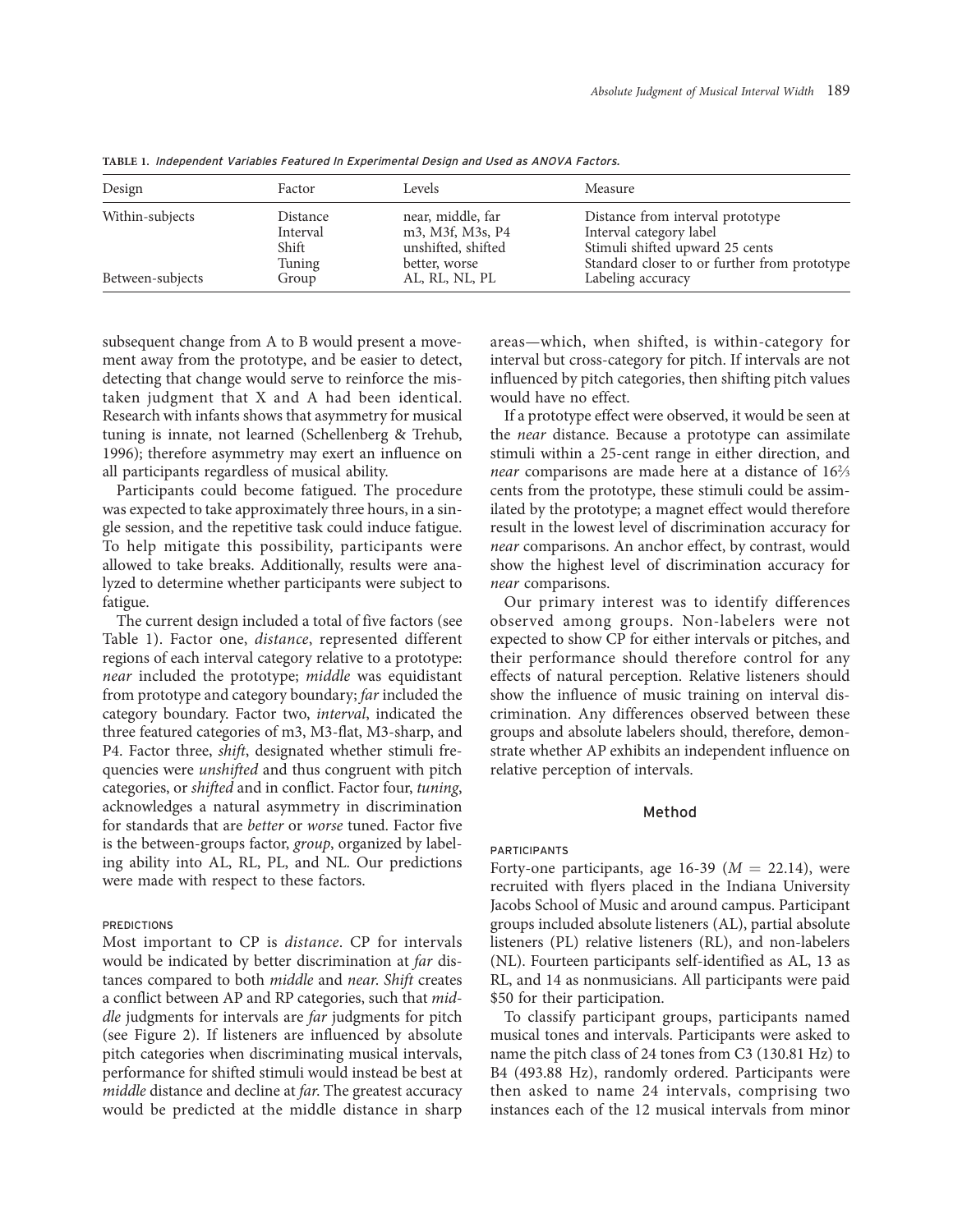

FIGURE 3. Labeling accuracy for all participants. Data points represent one to four participants depending on size.

second (m2) to octave (P8), also in random order, whose tones were randomized within the range of C3 to B4. Participants with 90% or greater accuracy for musical pitches were classified as AL. Participants scoring between 40% and 90% accuracy for pitches were classified as PL. Participants with 90% or greater accuracy for musical intervals, but who did not achieve 40% accuracy for tones, were classified as RL. Participants who failed to achieve either accuracy level were classified as NL.

Participants were classified by demonstrated accuracy, not by self-report (Figure 3). Thus one selfidentified RL was classified AL; four self-identified AL were classified PL; one self-identified RL was classified PL; and one self-identified RL was classified NL. All nonmusicians accurately self-identified as NL; neither their judgment of pitch (mean  $= .16$ , SD  $= .13$ ) nor intervals (mean .13,  $SD = .16$ ) were different from chance (.08).

The assumption that PL performance may be due to weaker category representations was tested by evaluating "semitone errors"; i.e., errors that occur from selecting a neighboring pitch category. Among the eight participants initially classified as PL, 62% of reported errors were semitone errors. If semitone errors had been counted as accurate judgments, five of these eight participants would have scored above 90%. This result supported the assumption of weaker categories; and, in doing so, recommended the classification of three additional participants as PL. Two participants had

demonstrated greater than 90% accuracy for pitch labeling, but less than 90% for intervals; a third had achieved neither 40% accuracy for pitches nor 90% accuracy for intervals, but had achieved greater than 40% for intervals. These three participants were reclassified as partial relative listeners and included in the PL group.

Thus participants were classified as 14 NL (5 male, 9 female), 7 RL (4 male, 3 female), 9 AL (6 male, 3 female), and 11 PL (5 male, 6 female). Each participant's primary instrument was noted; some indicated an ability to play multiple instruments. AL comprised 8 pianists and 1 violinist. RL comprised 2 pianists and 1 each of specialists in trumpet, violin, french horn, cello, and double bass. PL comprised 6 pianists, 2 vocalists, and 1 each of specialists in percussion, cello, and viola. Formal music training began, on average, for AL at age 6.44 (median  $= 7.0$ , SD  $= 2.19$ ), giving 16.0 years of experience (median = 14.0,  $SD = 6.74$ ); for RL at age 4.71 (median  $= 5.0$ , SD  $= 0.76$ ), giving 16.86 years of experience (median  $= 17.0$ , SD  $= 1.95$ ); for PL at age 7.8 (median  $= 7.5$ , SD  $= 3.88$ ), giving 14.7 years of experience (median  $= 16$ , SD  $= 7.51$ ). The self-reported RL classified as NL had received no music training, but had played guitar for 8 years starting at age 12.

#### STIMULI

Each stimulus presented three musical tones played in ascending sequence. These tones were complex tones, rather than pure tones, and were generated using QuickTime MIDI synthesis with the instrument set to ''Grand Piano.'' Each tone was played for a duration of 450 ms and then silenced. There was no pause between tones.

The first tone was selected from among the eight tones of the "middle octave." The middle octave comprises F3, G3, A3, B3, C4, D4, E4, and F4. A 676-item list of these tones was generated and randomized prior to the experiment (i.e., 84 iterations of all 8 tones, plus one more of the 4 tones F3–B3). All experimental sessions followed this list in selecting the first tone of each trial.

The second tone was placed at a variable position above the first. The tone's position varied within the range described by the interval categories minor third  $(m3)$ , *major third* (M3), and *perfect fourth* (P4), encompassing a width of 3 to 5 semitones, or 300 to 500 cents, as measured from the first tone. This 200-cent range was divided into equally spaced positions  $(16\frac{2}{3}$  cents width). Therefore, each position was located at one of four distances relative to an interval's prototype, or categorical center: 0d, 1d, 2d, or 3d, where 0d represented the category center and 3d the category boundary.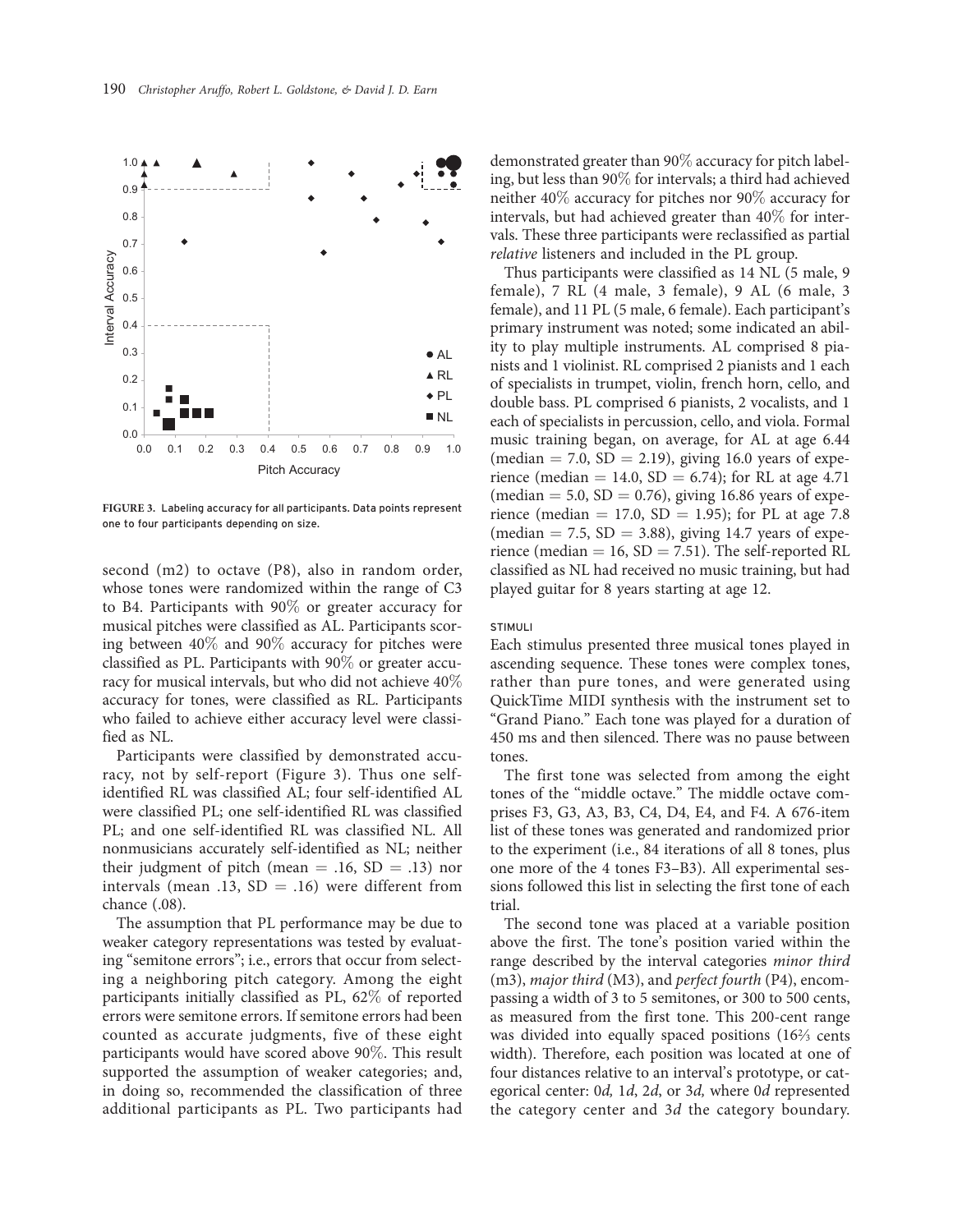There were thus a total of 13 positions available to select for the second tone.

The third tone always formed a "perfect fifth" interval above the first. The tone was therefore selected among C4, D4, E4, F#4, G4, A4, B4, and C5, dependent on the pitch class of the first tone. Together, the sequence of three tones in each stimulus formed a trichord.

Stimuli were presented as either shifted or unshifted. Unshifted stimuli conformed to the frequencies of the standard musical scale. Shifted stimuli were transposed an eighth-tone (25 cents) higher. When transposed, stimuli retained their interval relationships, but their tone frequencies no longer corresponded to standard pitch values.

### APPARATUS

The procedure was controlled with a custom interface programmed in Realbasic and presented on a Macintosh G4 Powerbook. The interface provided instructions, presented stimuli, and recorded responses. Stimuli were presented over headphones (Sony MDR-7506). Participants sat in a private room.

# PROCEDURE

Each trial presented three stimuli in an XAB design. Listeners were presented with a standard stimulus (X) followed by three seconds of silence. Two comparison stimuli (A and B) were then presented in sequence with one second of silence between each stimulus. Participants indicated which of A or B was identical to X by clicking an on-screen button or pressing the corresponding letter on the keyboard (A or B).

In each trial, only the second tones of the stimuli were changed. All three stimuli used the same first tone, selected from the pre-randomized list already described, and the same third tone, always a perfect fifth above the first. The second tone of X was randomized at runtime among the 13 positions within the range of interest. One of either A or B was identical to X; the other was a foil, whose second tone was 1d above or below the second tone of X. Participants' task in each trial was to detect a change in the second tone.

Four independent variables were present in each trial. Stimuli could be either shifted or unshifted. The second tone of each standard fell within an interval category (m3, M3f, M3s, P4). Each trial represented a certain distance from the prototype of the featured interval; standard–foil comparisons could be near the prototype  $(0d-1d)$ , in the *middle* of the category  $(1d-2d)$ , or far from the prototype  $(1d-2d)$ . Musical tones become better tuned as they approach a prototype; therefore, in each comparison, the standard stimulus X exhibited

either better or worse tuning than the comparison stimulus. Thus the four within-subjects factors were interval, distance, height, and tuning.

There were a grand total of 676 trials. Each trial tested one of the three distances (near, middle, far). Each distance was presented 13 times in each shift condition (shifted, unshifted) for each tuning condition (better, worse) in each of the interval areas (m3, M3f, M3s, P4). Of each set of 13 presentations, 6 were "no change" trials  $(X=A)$  and 7 were "change" trials  $(X=B)$ . In a discrimination task, participants may recognize end stimuli and respond differently to those stimuli (Eriksen & Hake, 1957). To avoid end effects, two near distances were added above and below the primary range; these were also presented 13 times for each condition of shift and tuning, for a total of 52 trials, but these trials were excluded from analysis. Thus the number of trials presented were 3 distances  $\times$  13 presentations  $\times$  2 shifted conditions  $\times$  4 height areas  $\times$  2 tuning conditions =  $624 + 52$  end trials = 676 trials.

The experimental session lasted approximately three hours. Participants were encouraged to take breaks by clicking a ''Take a Break'' button which was visible between trials. The length of a break was left to participants' discretion, but no break lasted longer than 20 minutes, and participants did not leave the immediate area. The computer interface provided a progress bar indicating the proportion of trials remaining in the experiment. At the conclusion of the experiment, participants were given the option to provide a narrative description of their strategy in performing the task; 38 of the 41 participants elected to do so, but no consistent patterns, with respect to strategy, were observed from these descriptions.

## Results

Scores were calculated for each participant as a percentage of correct responses. These scores were used in all tests. All ANOVAs performed were repeated-measures, and all t-tests were two-tailed paired samples, except where otherwise indicated.

To avoid end effects, trials involving the highest and lowest tones were excluded. These two tones, outside the range of interest, had been presented 26 times, thereby excluding 52 trials from analysis. A total of 624 trials were analyzed.

Labeler groups were not different from each other, indicating that AP does not exhibit an independent influence on the relative perception of intervals. A five-factor mixed-design ANOVA (4  $\times$  2  $\times$  4  $\times$  $3 \times 2$ ) was performed with between-subjects factor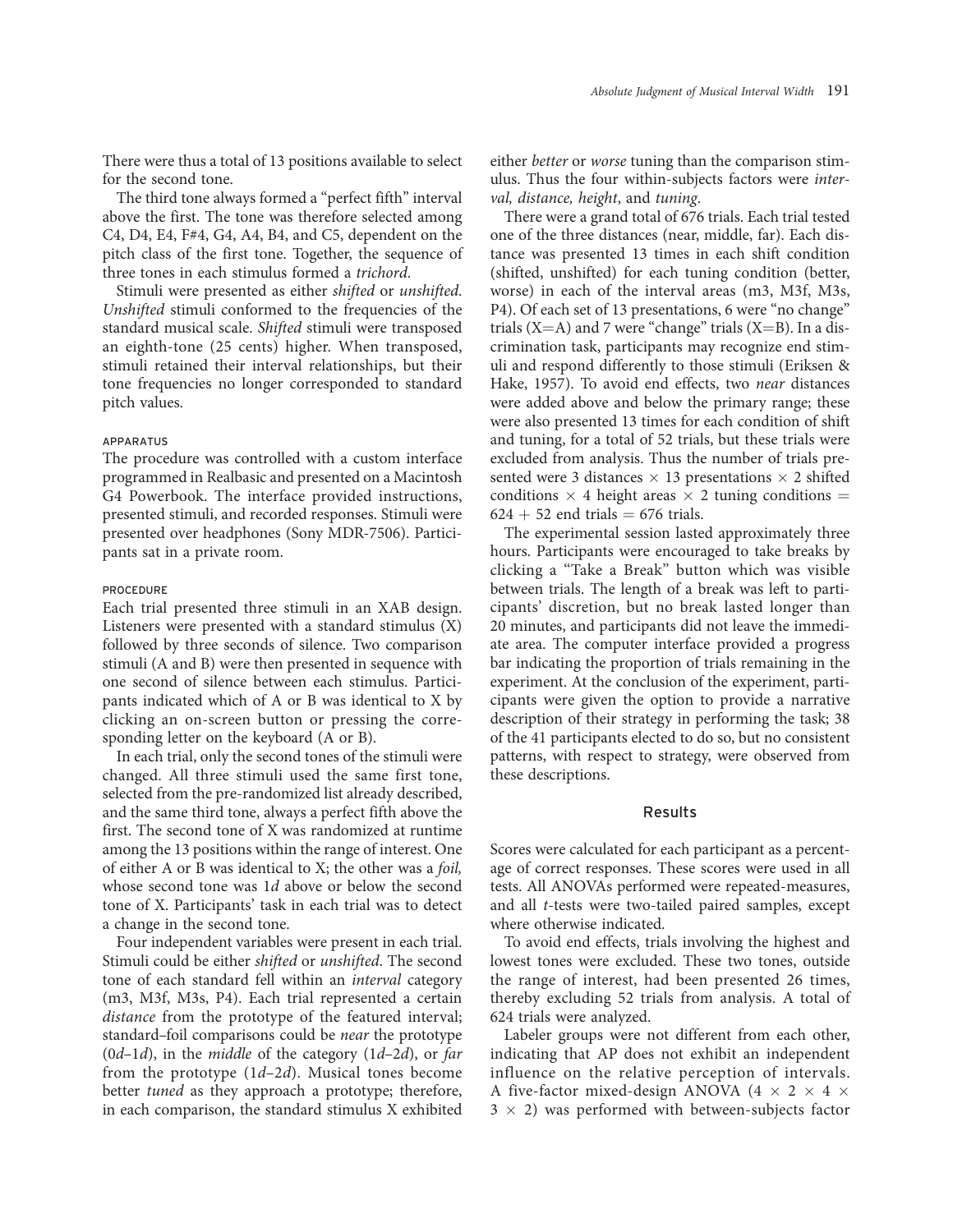group (absolute labeler, relative labeler, partial labeler, non-labeler) and within-subjects factors shift (shifted, unshifted), interval (m3, M3-flat, M3-sharp, P4), distance (near, middle, far), and tuning (better, worse). Labelers and non-labelers performed differently, indicated by a main effect of group,  $F(3, 37) = 25.65$ ,  $p < .01$ ,  $\eta^2$  = .68. To determine whether this effect was driven by the difference between musicians and nonmusicians, the same ANOVA was repeated, excluding data from non-labelers. This test also showed a main effect of group,  $F(2, 24) = 4.08, p = .03, \eta^2 = .25$ , but group did not interact with any other factor. The main effect of group indicated that PL had, overall, performed less accurately than AL (PL,  $M = .60$ ,  $SD = .03$ ; AL,  $M = .65$ ,  $SD = .06$ ); however, this difference was not supported by an independent-samples t-test corrected for multiple comparisons,  $t(18) = 2.50$ , *ns*, and RL performance was not different from PL or AL (RL,  $M = .62$ , SD = .03). Data were therefore collapsed into two groups, labelers and non-labelers, for subsequent tests. This means that AL, RL, and PL were analyzed as a single group.

Non-labelers were affected only by tuning. To determine whether non-labelers were affected by any musical factors, the five-factor mixed-design ANOVA was repeated, but with only two levels of group (labeler, non-labelers). A difference between labelers and nonlabelers was supported by a main effect of group,  $F(1, 1)$ 39) = 55.87,  $p < 0.01$ ,  $\eta^2 = .59$ , so a four-factor ANOVA was performed on non-labeler data only (the same test, removing the factor group). Only one effect was observed for non-labelers. Non-labelers were better able to recognize a difference moving away from a prototype, as indicated by a main effect of tuning,  $F(1, 13) = 18.29$ ,  $p < .01$ ,  $\eta^2 = .59$ . No other effects or interactions were observed. Subsequent tests were performed on labeler data only, and any effects not related to tuning could be attributed to musical experience.

Labeler data were analyzed by performing a fourfactor within-subjects ANOVA (2  $\times$  4  $\times$  3  $\times$  2) using factors shift, interval, distance, and tuning. As has been mentioned, these data collapsed all labeling groups together, comprising AL, RL, and PL; therefore, any effects produced by shift would indicate all labelers' sensitivity to absolute pitch categories, and any effects produced by interval and distance would indicate all labelers' sensitivity to relative pitch categories. Effects related to tuning would reflect natural tuning asymmetry, as demonstrated by non-labeling participants. The results reported below were all drawn from this fourfactor ANOVA. All t-tests performed were paired samples t-tests, corrected for multiple comparisons where necessary.



FIGURE 4. Main effect of distance, showing categorical perception of intervals. Significant differences are marked with asterisks. Error bars are standard error of the mean.

Labelers exhibited categorical perception for intervals. Discrimination accuracy improved as stimuli moved toward a category boundary (Figure 4), as indicated by a main effect of *distance*,  $F(2, 52) = 36.22, p < .01$ ,  $\eta^2$  = .58. Differences between distances were confirmed by *t*-tests: between *near* and *middle*,  $t(26) = -4.11$ ,  $p <$ .01; and between *middle* and *far*,  $t(26) = -5.28$ ,  $p < .01$ . No interval enlargement was observed, which would have manifested as a two-way interaction between *dis*tance and interval. The increase of discrimination accuracy as stimuli moved toward a category boundary confirmed categorical perception of intervals.

Category prototypes behaved like magnets rather than anchors. An anchor effect would have produced greatest discrimination near a prototype, and this was not observed in any condition. Instead, discrimination was least accurate near a prototype and increased as stimuli moved toward a category boundary.

Discrimination accuracy was equivalent for all intervals except the major third flat area (M3f), for which discrimination was more accurate, as indicated by a main effect of *interval*,  $F(3, 78) = 14.00, p < .01$ ,  $\eta^2$  = .35. This result was supported by t-tests comparing M3f to the other three interval areas (m3, M3s, P4), which were, in turn, not different from each other. Greater accuracy for M3f is likely a consequence of musically trained listeners' greater accuracy for flat sounds (Schellenberg, 2002) as well as the privileged status of major third intervals in musical experience (Krumhansl & Keil, 1982).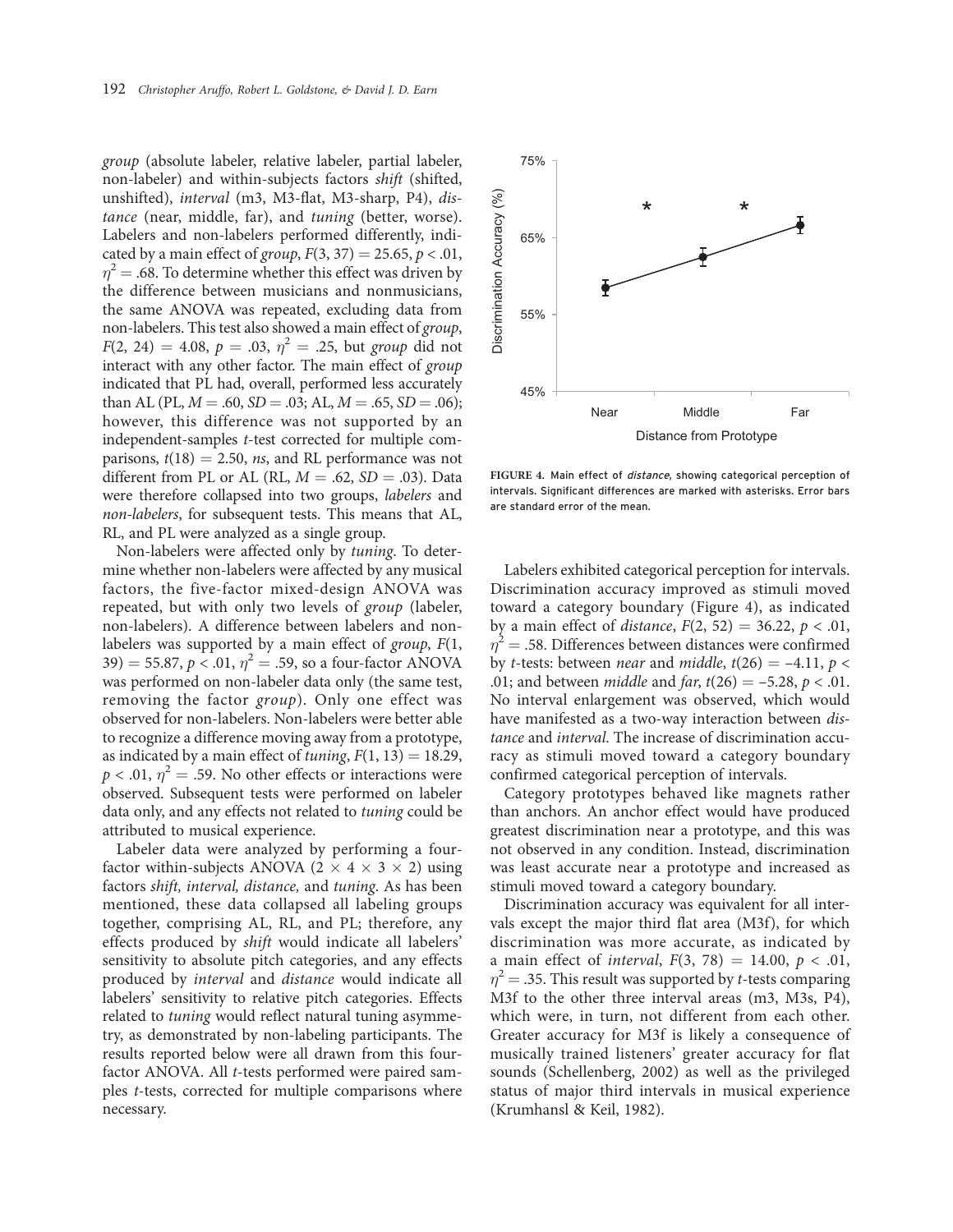

FIGURE 5. Tuning asymmetry for all four interval areas, labeler data only. Asymmetry affected middle distance stimuli as well as stimuli bordering the major third flat area (i.e., m3 far, M3s near). Significant differences are marked with asterisks. Error bars are standard error of the mean.

Labelers were susceptible to natural tuning asymmetry, as indicated by a main effect of *tuning*,  $F(1, 26) =$ 11.76,  $p < .01$ ,  $\eta^2 = .31$ . Judgments performed in the major third sharp area (M3s) were most benefited by stimuli moving away from a prototype, as indicated by an interaction between *tuning* and *interval*,  $F(3, 78) =$ 3.45,  $p = .02$ ,  $\eta^2 = .12$ ; this result may also be attributable to the major third interval's privileged status. Near and far distances were generally unaffected by tuning asymmetry, with a consistent effect appearing only at the middle distance, as indicated by an interaction between tuning and distance,  $F(2, 52) = 14.74$ ,  $p <$ .01,  $\eta^2 = 0.36$ . This may be because asymmetry arises from hearing stimuli "going out of tune," or becoming worse exemplars of their category. If near stimuli, being proximal to the prototype, were perceived as equally 'good" representatives of their category, and *far* stimuli, being at the category boundary, were perceived as equally "poor," then at both *near* and *far* distances, these within-category movements might not produce a change in ''goodness'' substantial enough to generate asymmetry. If the magnitude of asymmetry is determined by each stimulus' perceived goodness (Schellenberg, 2002), this could also explain why near and far distances were affected by asymmetry when they bordered the major third flat area (M3f), as indicated by a three-way interaction between tuning, distance, and *interval*,  $F(6, 156) = 3.96, p < .01, \eta^2 = .13$  (Figure 5). The major third interval is privileged in Western music

because of its ''good'' sound versus other intervals, and discrimination here was most accurate in the M3f area, suggesting that M3f may be the more privileged than major third sharp (M3s). In each trial featuring minorthird *far* and major third sharp *near*, a stimulus was presented at the M3f border. These boundary stimuli might have been perceived as crossing into the privileged M3f category, and therefore be judged to sound more "good" than comparison stimuli, creating a strong asymmetry.

Labelers were not susceptible to shifted frequencies. Frequencies were shifted to introduce conflict between absolute pitch and relative interval categories, such that a stimulus' distance from a pitch prototype was different from its distance to an interval prototype. An effect of this conflict would therefore be represented by increased discrimination accuracy, when shifted, for middle distance stimuli versus far distance stimuli, supported by an interaction between shift and distance. The two-way interaction between shift and distance was not significant,  $F(2, 52) = 0.88$ , ns,  $\eta^2 = .03$ . Shift did show interactions with the other three factors: shift and inter*val*,  $F(3, 78) = 2.83$ ,  $p = .04$ ,  $\eta^2 = .10$ ; *shift*, *interval*, and tuning,  $F(3, 78) = 3.35$ ,  $p = .02$ ,  $\eta^2 = .11$ ; and shift, interval, tuning, and distance,  $F(6, 156) = 3.38$ ,  $= .004$ ,  $\eta^2$  = .12. However, simple effects analyses performed on each level of interval, using factors shift, tuning, and distance, failed to support these interactions. This was not surprising, because any effect of shift represents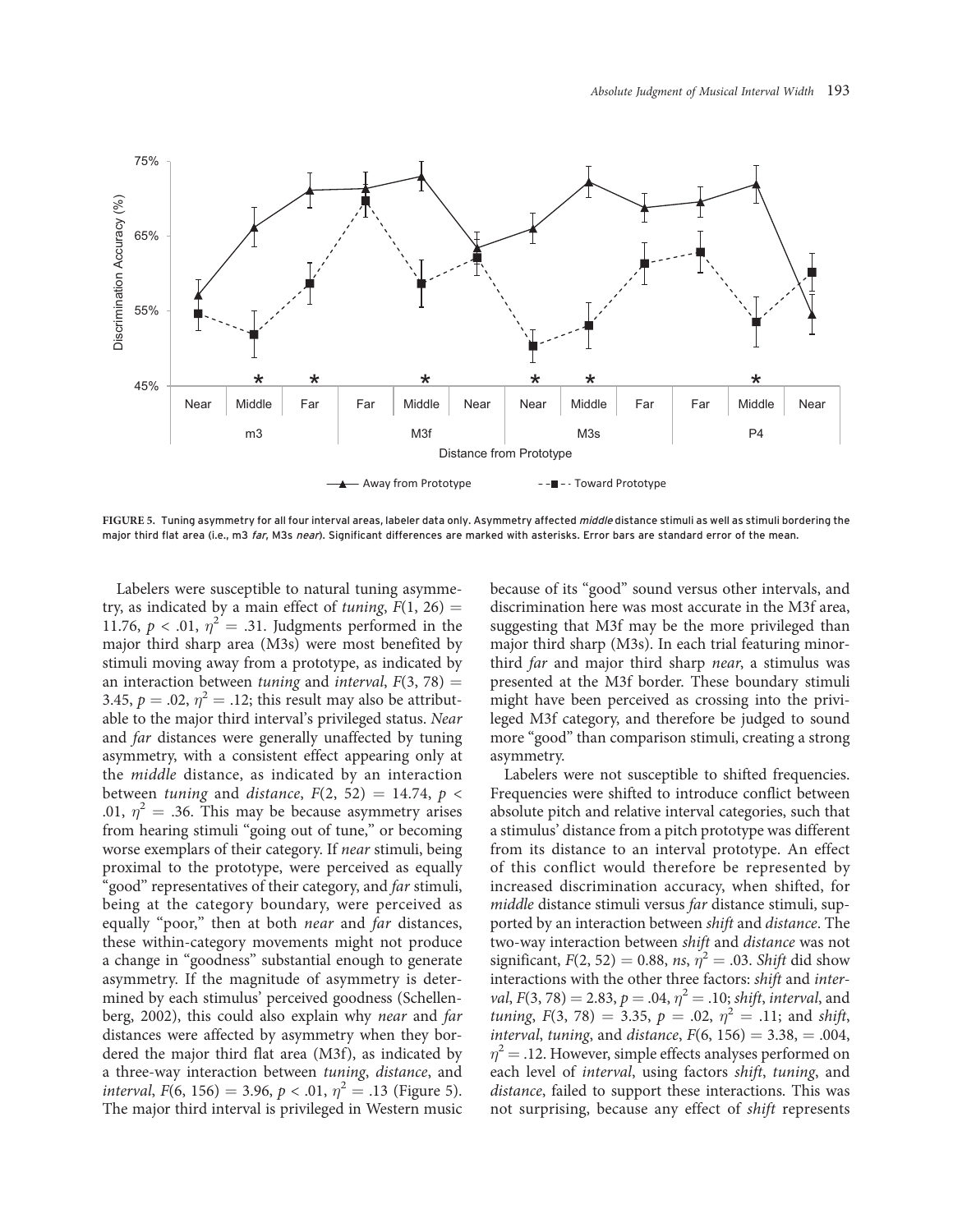sensitivity to absolute pitch categories, and the labeler group included relative listeners. It is improbable that relative listeners, who cannot label absolute pitches and do not demonstrate categorical perception for absolute pitch, would have demonstrated sensitivity to absolute pitch categories. Nonetheless, the presence of interactions for shift made it necessary to address our a priori assumption that absolute listeners and relative listeners would respond differently to absolute pitch categories. Therefore, simple effects analyses were performed on each labeler group, looking particularly for effects of shift.

Absolute listeners were not affected by shifted stimuli. Simple-effects ANOVAs were performed on each labeler group, using factors shift, distance, interval, and *tuning*, correcting for multiple comparisons ( $\alpha = .016$ ). No effect or interaction for shift was observed within the RL group. PL showed a four-way interaction among all four factors,  $F(6, 48) = 3.91, p < .01, \eta^2 = .33$ ; a simpleeffects ANOVA was subsequently performed on each level of interval ( $\alpha = .0125$ ), using factors shift, distance, and tuning. The only interaction observed from these tests was a three-way interaction within major third flat (M3f),  $F(2, 16) = 6.51$ ,  $p = .009$ ,  $\eta^2 = .45$ , which indicated that tuning asymmetry could be reversed for unshifted far stimuli; that is, unshifted stimuli moving toward the prototype would be easier to discriminate than unshifted stimuli moving away. This indicates PL were not affected by shifting. Not only did this interaction implicate unshifted stimuli rather than shifted, but this difference was also not supported by a paired samples *t*-test ( $\alpha$  = .016). AL did not show an interaction between distance and tuning. Rather, AL showed an interaction between *shift* and *tuning*,  $F(1, 10) = 9.17$ ,  $p = .013$ ,  $\eta^2 = .48$ , which indicated a lesser magnitude of tuning asymmetry for shifted than unshifted stimuli. This interaction was not supported by paired samples t-tests, which showed no differences among tuning conditions. It may be noted that, even if this difference had been supported, it would not have represented a conflict between interval and pitch categories. Rather, it would have suggested that absolute listeners were sensitive to stimuli moving toward or away from a pitch prototype, even though they were performing judgments on interval sounds. From these results, it may be concluded that all listeners were indifferent to shifted stimulus frequencies. Absolute listeners performed judgments on interval categories, and did not infer their interval judgments from absolute pitch categories.

Lastly, RL was the only group subject to fatigue. Each participant's data were organized into six chronological segments, with each segment representing approximately



FIGURE 6. Participant fatigue. Each data point represents average overall accuracy for that half hour segment of the overall session. Each line represents a different participant group. Error bars are standard error of the mean.

half an hour (104 trials). A mixed-design ANOVA was performed on these data, with between-subjects factor group (NL, RL, AL, PL) and within-subjects factor segment (6 segments). RL became fatigued over the course of the session, whereas the other groups did not, supported by an interaction between group and segment,  $F(15, 185) = 1.72, p = .05, \eta^2 = .12$ . RL performance declines significantly in the first two segments and then does not recover (Figure 6), making RL the only group whose performance in Segment 6 is significantly lesser than in Segment 1,  $t(6) = 2.70$ ,  $p = .04$ .

## Discussion

Listeners were tested for categorical perception (CP) of musical intervals via a discrimination task that presented conflicting relative pitch and absolute pitch values. Listeners were either nonmusicians who were unable to identify musical sounds (NL), or were trained musicians who could label tones absolutely (AL), relatively (RL), or with partial accuracy (PL). NL did not demonstrate CP, but exhibited natural sensitivity to well-tuned interval sounds. AL, RL, and PL did not perform differently from each other; all three groups showed CP for intervals and demonstrated relative judgment unaffected by absolute pitch identities.

All musicians exhibited categorical perception (CP) for intervals. Discrimination accuracy was weakest near each interval's prototype and increased as stimuli moved toward the category border, which is a result evidencing categorical perception. Absolute listeners (AL) did not perform differently in this relative listening task, despite the fact that interval and pitch categories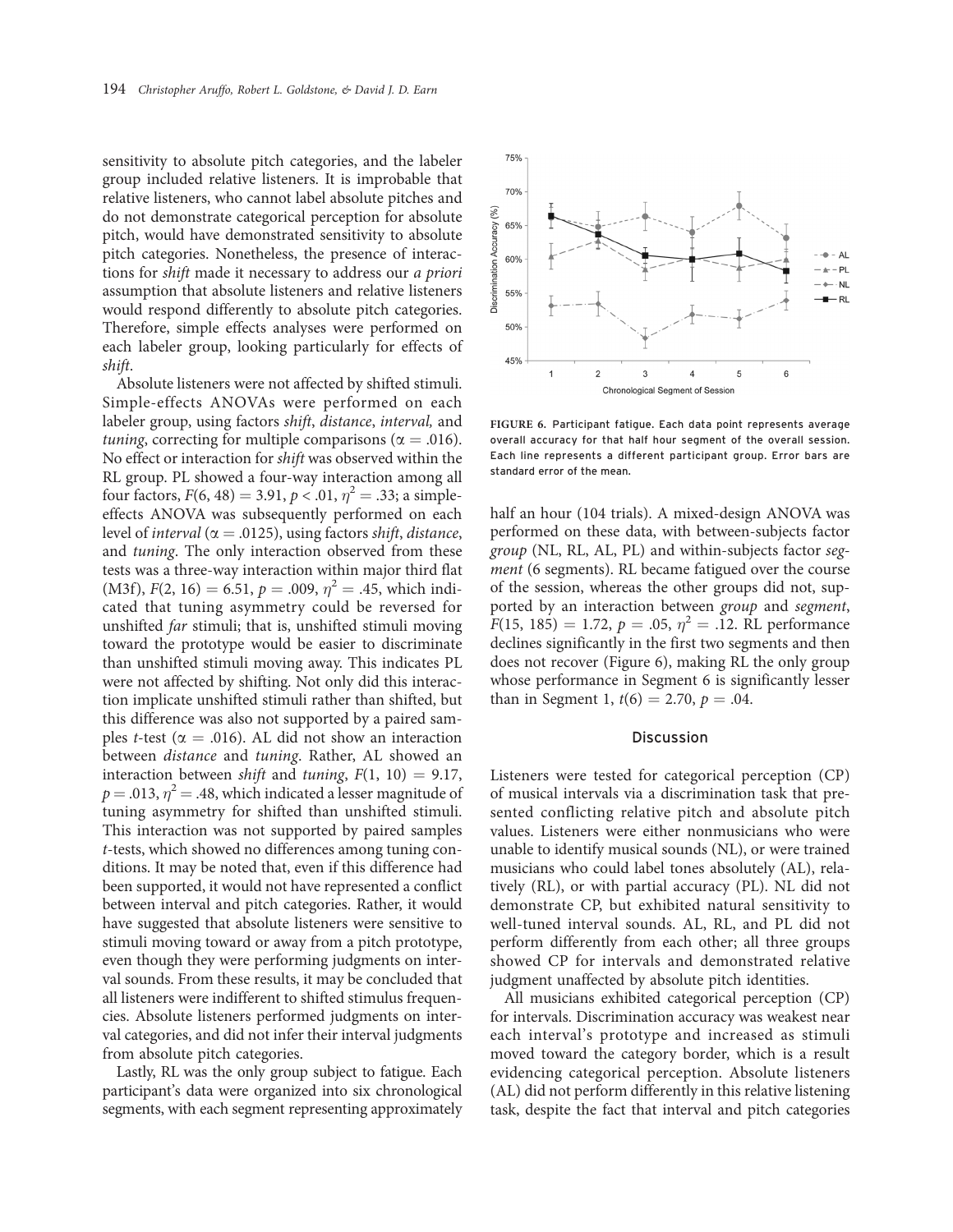were in conflict for half the trials. Pitch and interval categories were placed in conflict by shifting absolute frequencies, such that each stimulus was a different distance from a pitch prototype than from an interval prototype. If AL had been unable to perceive relative pitch categories, or if absolute pitch categories were perceptually dominant versus relative pitch sounds, then AL discrimination accuracy for shifted trials would have represented distance from an absolute pitch prototype, and this did not occur. Moreover, if AL had performed the task by remembering and comparing absolute pitch frequencies, discrimination accuracy would have been equivalent for all stimuli, regardless of shifting or distance, and this did not occur. Instead, AL accuracy for shifted stimuli was affected by distance from an interval prototype, demonstrating CP for intervals. It cannot be ruled out that AL may have used absolute pitch categories to perform judgments perhaps in only a proportion of trials—but such an account would leave unexplained why interval-CP effects are found in shifted stimuli. The current results therefore indicate that musicians with absolute pitch do perceive relative sounds directly, and not by inference.

Interval category prototypes exhibited what could be interpreted as a magnet effect, because discrimination was least accurate for stimuli nearest a prototype. The present results therefore do not support musical interval prototypes as anchors, which would predict greatest discrimination accuracy near a prototype. However, a magnet effect makes no prediction for increased accuracy at a category border (Iverson & Kuhl, 2000), as was observed in the present experiment. The present results are therefore more indicative of categorical perception.

Discrimination accuracy was greatest for the major third flat area (M3f), but only for musicians, indicating an effect of music training. This result likely reflects the major third interval's privileged status in music, combined with musicians' orchestral experience, which inculcates a bias to value sharp sounds as qualitatively better than flat (Geringer, 1976). That is, from their experience playing in groups, musicians may become particularly attentive to detecting and correcting less desirable flat sounds, and to be less exacting with more desirable sharp sounds. This tendency, combined with greater experience with the major third interval, would suggest a stronger internal representation of the major third flat area, contributing to more-accurate discrimination in this area.

The order of presentation effect was also affected by music training. Differences between musical intervals are easier to detect when they go out of tune rather than in tune (Schellenberg, 2002). That is, a change is easier

to detect when it becomes qualitatively worse. This asymmetry in judgment is natural, as it is evidenced by nonmusicians as well as musicians. However, music training affected this asymmetry. Musicians did not exhibit asymmetry at categorical boundaries or near prototypes, indicating that listeners had become sensitive to these categories and therefore learned to judge these stimuli as equally good. The area bordering the major third flat area, from m3 far to M3s near, although near a category boundary and prototype, respectively, did exhibit asymmetry, but this asymmetry may have arisen from musicians' perception of sounds moving out of or into the privileged major third flat category. Tuning asymmetries, therefore, provided further evidence that musical listeners, including those with absolute pitch, made judgments based on category membership.

Musicians with absolute pitch did not show a deficit in relative perception; nor did they show a bias for absolute perception. These data argue against the supposition that absolute pitch perception interferes with the deployment of relative pitch perception, or that musicians with absolute pitch abilities are inherently less able to perform relative pitch tasks. Rather, absolute listeners, early in their musicianship, may develop listening and reading strategies based on their absolute pitch abilities. Subsequently, when solving musical problems whose solutions are more efficient when accomplished with relative pitch, it may be easier to apply habitual strategies than to learn a new approach. Alternatively, as asserted by Dooley and Deutsch (2011), previous experiments purporting to demonstrate interfering effects of absolute pitch on musicianship may be attributable to "artificial" laboratory conditions and procedures, rather than natural perception and typical musical tasks. To more fully explore this hypothesis, the same absolute listeners could be subjected both to musical tasks at which they may excel (e.g., Dooley & Deutsch, 2010, 2011) and laboratory tests designed to confound absolute listeners (see Miyazaki, 2004a). The results of the present experiment do not address how absolute pitch ability may relate to musicianship, but argue against the assertion that absolute pitch ability is detrimental to musicians' relative pitch perception.

That relative pitch musicians became fatigued, and musicians with absolute pitch labeling ability did not, supports the assertion of Dooley and Deutsch (2011) that we have more to understand about the positive effects of absolute pitch ability on musicianship. After testing sessions were complete, participants' verbal comments suggested, anecdotally, that relative listeners found the task difficult and frustrating, whereas absolute listeners viewed the experience as more of a fun challenge.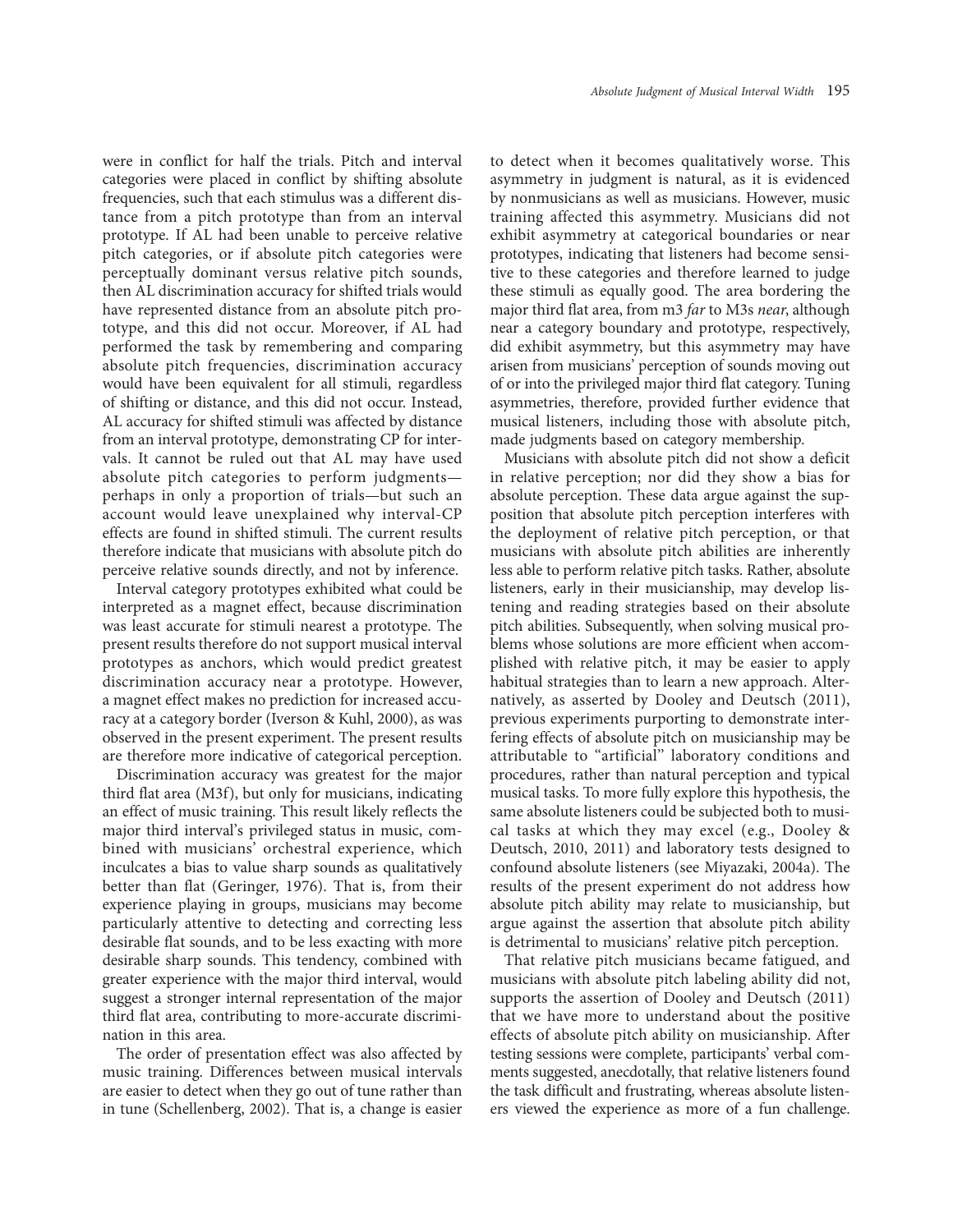However, verbal comments were not formally recorded or coded; and written comments, because they described strategy and not physical experience, could not corroborate the impression suggested by verbal comments. Future investigations of absolute pitch ability may find it beneficial to analyze not only participants' performance in the musical task being tested, but also participants' subjective impression of that task's difficulty.

Further research may also be desirable to investigate the effect of shifted stimuli that was observed when AL were tested separately. Shifting stimuli did not affect AL categorical perception of intervals, but AL appeared to be less susceptible to asymmetry when stimuli were shifted, suggesting that their perception of stimulus "goodness" might have been influenced by pitch prototypes. Alternatively, because a simple effects test showed no differences among any conditions, AL might not be affected by tuning asymmetry. These tests may have failed to find differences because the current design did not allow sufficient power. Nonetheless, if AL do not experience tuning asymmetry, then that would raise the possibility that AL do not base their judgments on 'goodness" of sound, but could instead make objective judgments of interval width. These hypotheses cannot be tested with the current data, but may be worthy questions for later investigation.

# Conclusion

The current study provides evidence that absolute listeners (AL) perceive musical intervals categorically, and that they perform judgments of musical intervals independently of absolute pitch categories. This indicates that the relative interval between musical tones is a salient concept in AL musicianship, and therefore implies that previous observations of absolute pitch as a musical ''inability,'' such as difficulty in recognizing transposed melodies (Miyazaki 1993), are not caused by AL musicians having a weaker ability to perceive relative sounds, but should be attributed to AL musicians using inappropriate absolute pitch strategies to achieve the relative pitch task at hand.

### Author Note

This research was supported in part by National Science Foundation REESE grant 0910218 and Department of Education IES grant R305A1100060. David J.D. Earn is supported by NSERC.

Correspondence concerning this article should be addressed to Christopher Aruffo, Department of Psychology, Neuroscience, & Behaviour, McMaster University, 1280 Main Street West, Hamilton, Ontario L8S 4K1, Canada. E-mail: acoustic@aruffo.com

# References

- ACKER, B. E., & PASTORE, R. E. (1996). Perceptual integrality of major chord components. Perception and Psychophysics, 58, 748-761. doi: 10.3758/BF03213107
- ACKER, B. E., PASTORE, R. E., & HALL, M. D. (1995). Withincategory discrimination of musical chords: Perceptual magnet or anchor? Perception and Psychophysics, 57, 863-874. doi: 10.3758/BF03206801
- ARAO, H., ITOH, K., SUWAZONO, S., NAKADA, T., & MIYAZAKI, K. (2002). Auditory Stroop interference induced by sung syllables. IEIC Technical Report (Institute of Electronics, Information and Communication Engineers), 102, 1-6.
- BACHEM, A. (1937). Various types of absolute pitch. Journal of the Acoustical Society of America, 9, 146-151. doi: 10.1121/ 1.1915919
- BARRETT, S. (1999). The perceptual magnet effect is not specific to speech prototypes: New evidence from music categories. Speech, Hearing and Language: Work in Progress, 11, 1-16.
- BENGUEREL, A. P., & WESTDAL, C. (1991). Absolute pitch and the perception of sequential musical intervals. Music Perception, 9, 105-119. doi: 10.2307/40286161
- BERMUDEZ, P., & ZATORRE, R. J. (2009). A distribution of absolute pitch ability as revealed by computerized testing. Music Perception, 27, 89-101. doi: 10.1525/mp.2009.27.2.89
- BHARUCHA, J. J., & PRYOR, J. H. (1986). Disrupting the isochrony underlying rhythm: An asymmetry in discrimination. Perception and Psychophysics, 40, 137-141. doi: 10.3758/ BF03203008
- BRADY, P. T. (1970). Fixed-scale mechanism of absolute pitch. Journal of the Acoustical Society of America, 48, 883-887. doi: 10.1121/1.1912227
- BRAIDA, L. D. (1984). Intensity perception. XIII. Perceptual anchor model of context-coding. Journal of the Acoustical Society of America, 76, 722-731. doi: 10.1121/1.391258
- BURNS, E. M. (1999). Intervals, scales, and tuning. In D. Deutsch (Ed.), Psychology of music (pp. 215-264). San Diego, CA: Academic Press.
- BURNS, E. M., & CAMPBELL, S. L. (1994). Frequency and frequency-ratio resolution by possessors of absolute and relative pitch: Examples of categorical perception? Journal of the Acoustical Society of America, 96, 2704-2719. doi: 10.1121/ 1.411447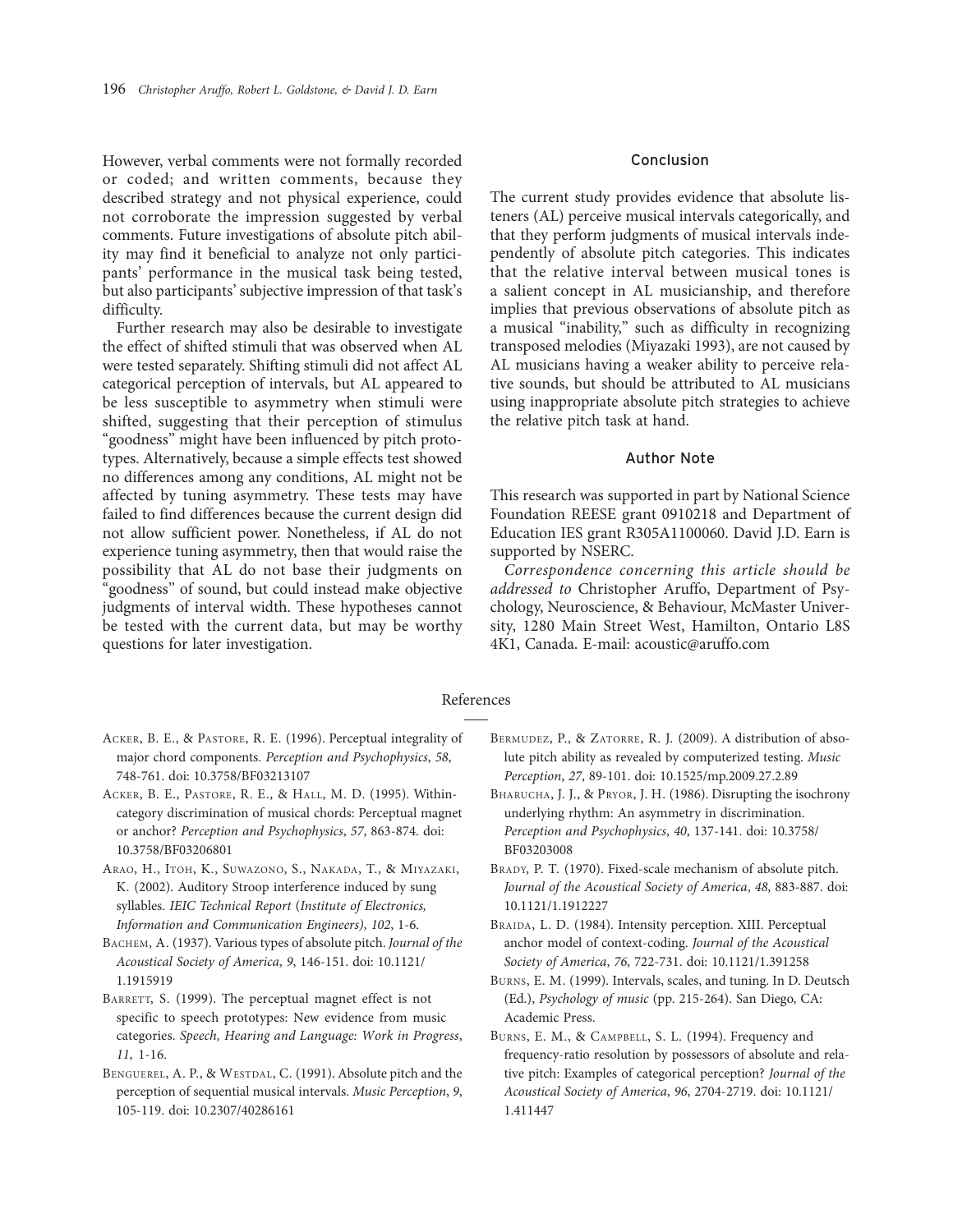BURNS, E. M., & WARD, W. D. (1978). Categorical perception phenomenon or epiphenomenon: Evidence from experiments in the perception of melodic musical intervals. Journal of the Acoustical Society of America, 63, 456-468. doi: 10.1121/ 1.381737

CUDDY, L. L. (1968). Practice effects in the absolute judgment of pitch. Journal of the Acoustical Society of America, 43, 1069- 1076. doi: 10.1121/1.1910941

CUDDY, L. L. (1970). Training the absolute identification of pitch. Perception and Psychophysics, 8, 265-269. doi: 10.3758/ BF03212589

DOOLEY, K., & DEUTSCH, D. (2010). Absolute pitch correlates with high performance on musical dictation. Journal of the Acoustical Society of America, 128, 890-893. doi: 10.1121/ 1.3458848

DOOLEY, K., & DEUTSCH, D. (2011). Absolute pitch is correlated with high performance on relative pitch tasks. Journal of the Acoustical Society of America, 129, 2582. doi: 10.1121/ 1.3588532

ERIKSEN, C. W., & HAKE, H. W. (1957). Anchor effects in absolute judgments. Journal of Experimental Psychology, 53, 132-138. doi: 10.1037/h0047421

FUJISAKI, W., & KASHINO, M. (2002). The basic hearing abilities of absolute pitch possessors. Acoustical Science and Technology, 23, 77-83. doi: 10.1250/ast.23.77

GERINGER, J. M. (1976). Tuning preferences in recorded orchestral music. Journal of Research in Music Education, 24, 169-176. doi: 10.2307/3345127

GOLDSTONE, R. L., & HENDRICKSON, A. T. (2010). Categorical perception. Wiley Interdisciplinary Reviews: Cognitive Science, 1, 69-78. doi:10.1002/wcs.026

GREGERSEN, P. K., KOWALSKY, E., & LI, W. (2007). Reply to Henthorn and Deutsch: Ethnicity versus early environment: Comment on "Early childhood music education and predisposition to absolute pitch: Teasing apart genes and environment'' by Peter K. Gregersen, Elena Kowalsky, Nina Kohn, and Elizabeth West. American Journal of Medical Genetics Part A, 143A, 104-105. doi: 10.1002/ ajmg.a.31595

HALL, D. E., & HESS, J. T. (1984). Perception of musical interval tuning. Music Perception, 2, 166-195. doi: 10.2307/ 40285290

HANLEY, J. R., & ROBERSON, D. (2011). Categorical perception effects reflect differences in typicality on within-category trials. Psychonomic Bulletin and Review, 18, 355-363. doi: 10.3758/ s13423-010-0043-z

HARRIS, G., & SIEGEL, J. A. (1975). Categorical perception and absolute pitch. Journal of the Acoustical Society of America, 57, S11. doi: 10.1121/1.1995063

HARTMANN, W. M. (1993). On the origin of the enlarged melodic octave. Journal of the Acoustical Society of America, 93, 3400-3409. doi: 10.1121/1.405695

HOWARD, D., ROSEN, S., & BROAD, V. (1992). Major/minor triad identification and discrimination by musically trained and untrained listeners. Music Perception, 10, 205-220. doi: 10.2307/40285607

HSIEH, I. H., & SABERI, K. (2008). Language-selective interference with long-term memory for musical pitch. Acta Acustica united with Acustica, 94, 588-593. doi: 10.3813/AAA.918068

IKEDA, S. (2010). Accuracy and encoding of absolute pitch: The effect of phonetic interference on absolute pitch identification. Japanese Journal of Cognitive Psychology, 8, 41-51.

IVERSON, P., & KUHL, P. K. (1995). Mapping the perceptual magnet effect for speech using signal detection theory and multidimensional scaling. Journal of the Acoustical Society of America, 97, 553-562. doi: 10.1121/1.412280

IVERSON, P., & KUHL, P. K. (2000). Perceptual magnet and phoneme boundary effects in speech perception: Do they arise from a common mechanism? Perception and Psychophysics, 62, 874-886. doi: 10.3758/BF03206929

KRUMHANSL, C. L., & KEIL, F. C. (1982). Acquisition of the hierarchy of tonal functions in music. Memory and Cognition, 10, 243-251. doi:10.3758/BF03197636

LIBERMAN, A. M., HARRIS, K. S., HOFFMAN, H. S., & GRIFFITH, B. C. (1957). The discrimination of speech sounds within and across phoneme boundaries. Journal of Experimental Psychology, 54, 358-368. doi: 10.1037/h0044417

MASON, J. A. (1960). Comparison of solo and ensemble performances with reference to Pythagorean, just, and equitempered intonations. Journal of Research in Music Education, 8, 31-38. doi: 10.2307/3344235

MCFADDEN, D., & CALLAWAY, N. L. (1999). Better discrimination of small changes in commonly encountered than in less commonly encountered auditory stimuli. Journal of Experimental Psychology: Human Perception and Performance, 25, 543-560. doi: 10.1037/0096-1523.25.2.543

MENDEL, A. (1978). Pitch in Western music since 1500: A reexamination. Acta Musicologica, 50, 1-93.

MIYAZAKI, K. (1988). Musical pitch identification by absolute pitch possessors. Perception and Psychophysics, 44, 501-512. doi: 10.3758/BF03207484

MIYAZAKI, K. (1992). Perception of musical intervals by absolute pitch possessors. Music Perception, 9, 413-426. doi: 10.2307/ 40285562

MIYAZAKI, K. (1993). Absolute pitch as an inability: Identification of musical intervals in a tonal context. Music Perception, 11, 55-72. doi: 10.2307/40285599

MIYAZAKI, K. (1995). Perception of relative pitch with different references: Some absolute-pitch listeners can't tell musical interval names. Perception and Psychophysics, 57, 962-970. doi: 10.3758/BF03205455

MIYAZAKI, K. (2004a). How well do we understand absolute pitch? Acoustical Science and Technology, 25, 426-432. doi: 10.3758/BF03205455